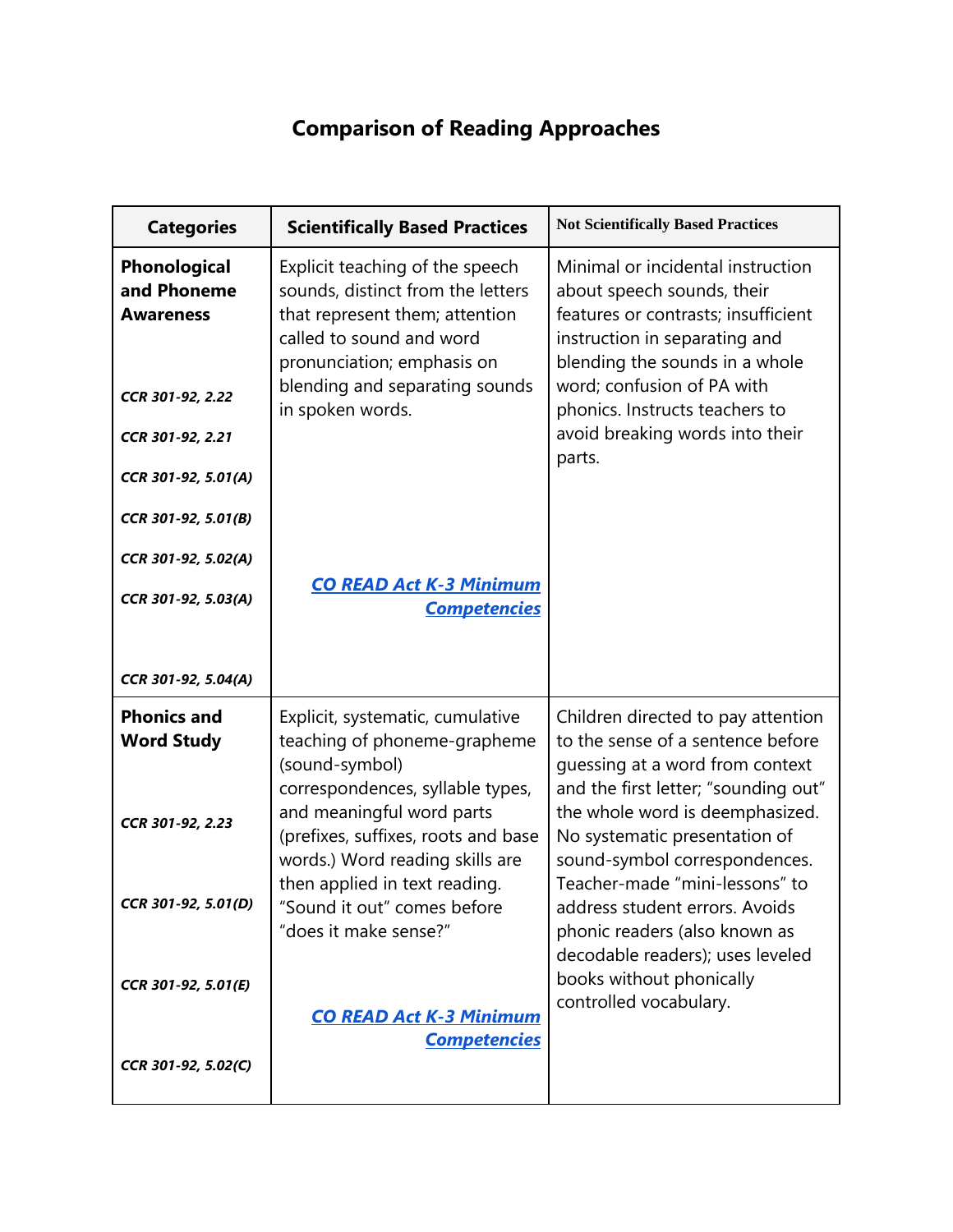| CCR 301-92, 5.03(B) |                                                                                                                                  |                                                                                                                                   |
|---------------------|----------------------------------------------------------------------------------------------------------------------------------|-----------------------------------------------------------------------------------------------------------------------------------|
|                     |                                                                                                                                  |                                                                                                                                   |
| CCR 301-92, 5.04(B) |                                                                                                                                  |                                                                                                                                   |
| <b>Fluency</b>      | Explicit, measurable goals by<br>grade level for oral passage<br>reading fluency and related                                     | Reading practice in "leveled"<br>books; focus on "miscue analysis"<br>rather than words read correctly.                           |
| CCR 301-92, 5.01(D) | subskills; criteria established by<br>research. Rereading, partner<br>reading, reading with a model<br>are validated techniques. | No emphasis on fluency in<br>building subskills. Avoids<br>measurement of words correct per<br>minute. Believes students learn to |
| CCR 301-92, 5.02(D) |                                                                                                                                  | read by reading, not by instruction<br>on specific skills.                                                                        |
| CCR 301-92, 5.03(C) | <b>CO READ Act K-3 Minimum</b>                                                                                                   |                                                                                                                                   |
|                     | <b>Competencies</b>                                                                                                              |                                                                                                                                   |
| CCR 301-92, 5.04(C) |                                                                                                                                  |                                                                                                                                   |
| <b>Vocabulary</b>   | Teachers preteach words<br>important to the meaning of a<br>text, explain during reading, and                                    | When engaging in text, the<br>discussion by the teacher is<br>nondirective. Although words are                                    |
| CCR 301-92, 5.01(F) | practice after reading. Teachers<br>give structured practice using<br>new words verbally and in                                  | important to the meaning of a text<br>may be pretaught, explained<br>during reading, and practiced after                          |
| CCR 301-92, 5.01(G) | writing. Teacher-student<br>dialogue "scripted" in the<br>teacher's manual.                                                      | reading. No additional explicit<br>instruction or practice is provided<br>to understand word structure and<br>meaning.            |
| CCR 301-92, 5.02(E) |                                                                                                                                  |                                                                                                                                   |
| CCR 301-92, 5.02(F) | <b>CO READ Act K-3 Minimum</b><br><b>Competencies</b>                                                                            |                                                                                                                                   |
| CCR 301-92, 5.03(D) |                                                                                                                                  |                                                                                                                                   |
| CCR 301-92, 5.03(E) |                                                                                                                                  |                                                                                                                                   |
| CCR 301-92, 5.04(D) |                                                                                                                                  |                                                                                                                                   |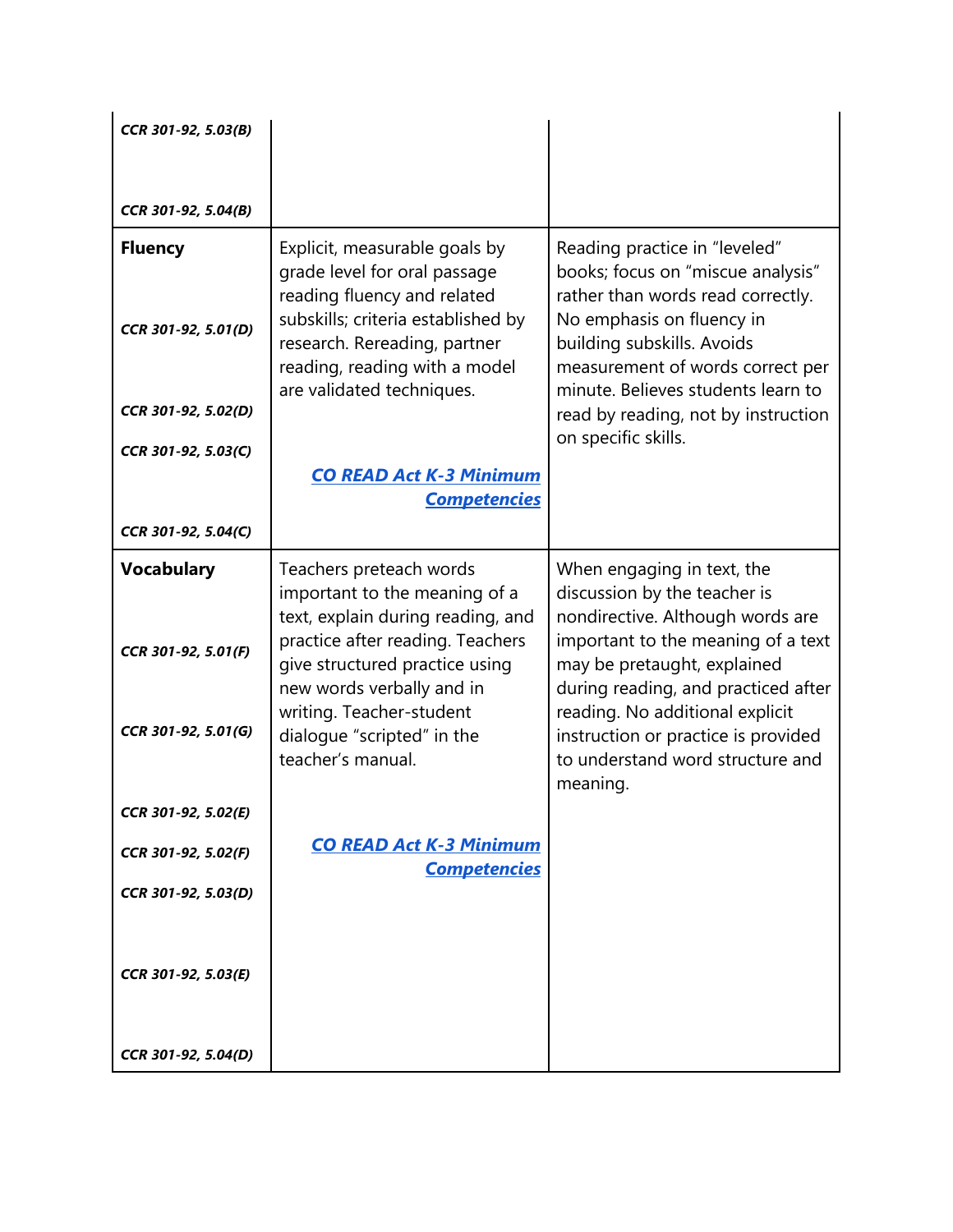| Comprehension<br><b>Skills and</b><br><b>Strategies</b><br>CCR 301-92, 5.01(H)<br>CCR 301-92, 5.02(A)<br>CCR 301-92, 5.03(F)<br>CCR 301-92, 5.04(E | Providing instruction that<br>supports students with<br>understanding ideas expressed<br>in text-supporting their ability<br>to negotiate the linguistic and<br>conceptual barriers such as:<br>Directly teaching the<br>$\bullet$<br>structure of both narrative<br>and expository text.<br>Strategies are overtly<br>$\bullet$<br>modeled and practiced in a<br>planned progression.<br>Subskills such as choices of<br>diction, grammatical<br>structure, cohesive linkage,<br>organization, and other ways<br>that the author chooses to<br>present ideas.<br>Teachers' edition provides<br>quidance.<br><b>CO READ Act K-3 Minimum</b><br><b>Competencies</b> | Teachers instructed to use leveled<br>book reading, big books, and<br>independent trade book reading;<br>teacher modeling (thinking<br>aloud) is the primary instructional<br>strategy. Also known as Reader's<br>Workshop approach. Student<br>book choice emphasized.                                                                |  |
|----------------------------------------------------------------------------------------------------------------------------------------------------|--------------------------------------------------------------------------------------------------------------------------------------------------------------------------------------------------------------------------------------------------------------------------------------------------------------------------------------------------------------------------------------------------------------------------------------------------------------------------------------------------------------------------------------------------------------------------------------------------------------------------------------------------------------------|----------------------------------------------------------------------------------------------------------------------------------------------------------------------------------------------------------------------------------------------------------------------------------------------------------------------------------------|--|
| <b>Writing</b>                                                                                                                                     | Grammar, handwriting, spelling,<br>punctuation taught<br>systematically, along with many<br>structured opportunities to<br>practice composition. Builds<br>sentence writing skills,<br>paragraph formation, and<br>knowledge of narrative and<br>expository text structures.                                                                                                                                                                                                                                                                                                                                                                                       | Writer's workshop approach.<br>Emphasizes stages of the writing<br>process and self-expression, rather<br>than mastery of component skills<br>through planned, cumulative<br>practice. Correction given in<br>individual conferences.<br>"Journaling" is a favored activity,<br>because students choose the topic<br>they write about. |  |
| Additional Resources for Understanding Scientifically Based Reading Research and<br><b>Evidence-based Practices:</b>                               |                                                                                                                                                                                                                                                                                                                                                                                                                                                                                                                                                                                                                                                                    |                                                                                                                                                                                                                                                                                                                                        |  |

- [Ending the Reading Wars: Reading Acquisition From Novice to Expert.](https://doi.org/10.1177/1529100618772271)
- [Foundational Skills to Support Reading for Understanding in Kindergarten Through 3rd Grade](https://ies.ed.gov/ncee/wwc/practiceguide/21)